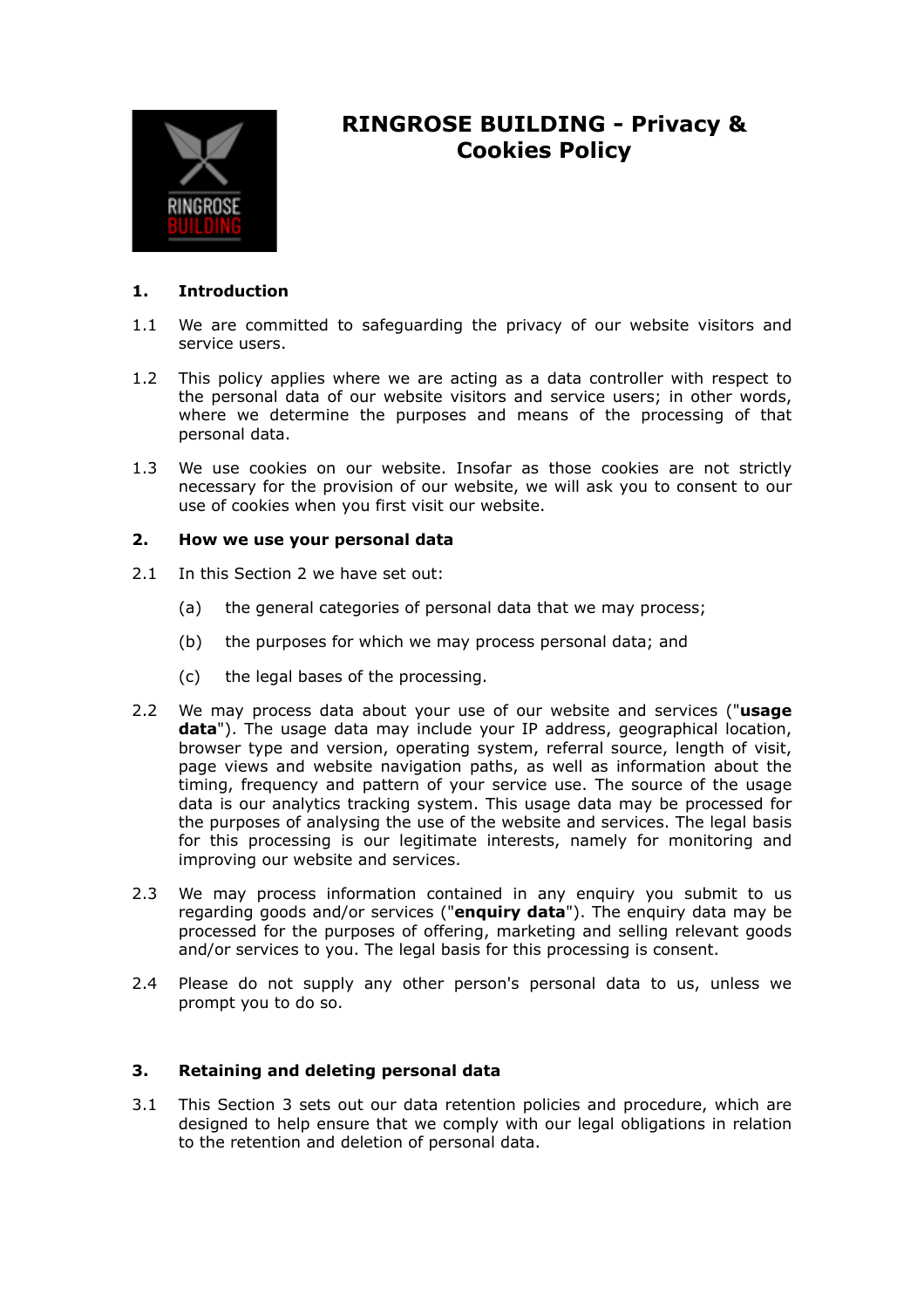- 3.2 Personal data that we process for any purpose or purposes shall not be kept for longer than is necessary for that purpose or those purposes.
- 3.3 We will retain your personal data as follows:
	- (a) *Personal data detailed in Section 2* will be retained for a minimum period of 31 days following *the date of receipt*, and for a maximum period of *twelve months* following *the date of receipt*.
- 3.4 In some cases it is not possible for us to specify in advance the periods for which your personal data will be retained. In such cases, we will determine the period of retention based on the following criteria:
	- (a) the period of retention of *personal data specified in Section 2* will be determined based on *a no longer than is necessary basis*.
- 3.5 Notwithstanding the other provisions of this Section 4, we may retain your personal data where such retention is necessary for compliance with a legal obligation to which we are subject, or in order to protect your vital interests or the vital interests of another natural person.

# **4. Security of personal data**

- 4.1 We will take appropriate technical and organisational precautions to secure your personal data and to prevent the loss, misuse or alteration of your personal data.
- 4.2 We will store personal data on secure servers, personal computers and mobile devices, and in secure manual record-keeping systems.
- 4.3 You acknowledge that the transmission of unencrypted (or inadequately encrypted) data over the internet is inherently insecure, and we cannot guarantee the security of data sent over the internet.

# **5. Amendments**

- 5.1 We may update this policy from time to time by publishing a new version on our website.
- 5.2 You should check this page occasionally to ensure you are happy with any changes to this policy.

# **6. Your rights**

- 6.1 In this Section 6, we have summarised the rights that you have under data protection law. Some of the rights are complex, and not all of the details have been included in our summaries. Accordingly, you should read the relevant laws and guidance from the regulatory authorities for a full explanation of these rights.
- 6.2 Your principal rights under data protection law are:
	- (a) the right to access;
	- (b) the right to rectification;
	- (c) the right to erasure;
	- (d) the right to restrict processing;
	- (e) the right to object to processing;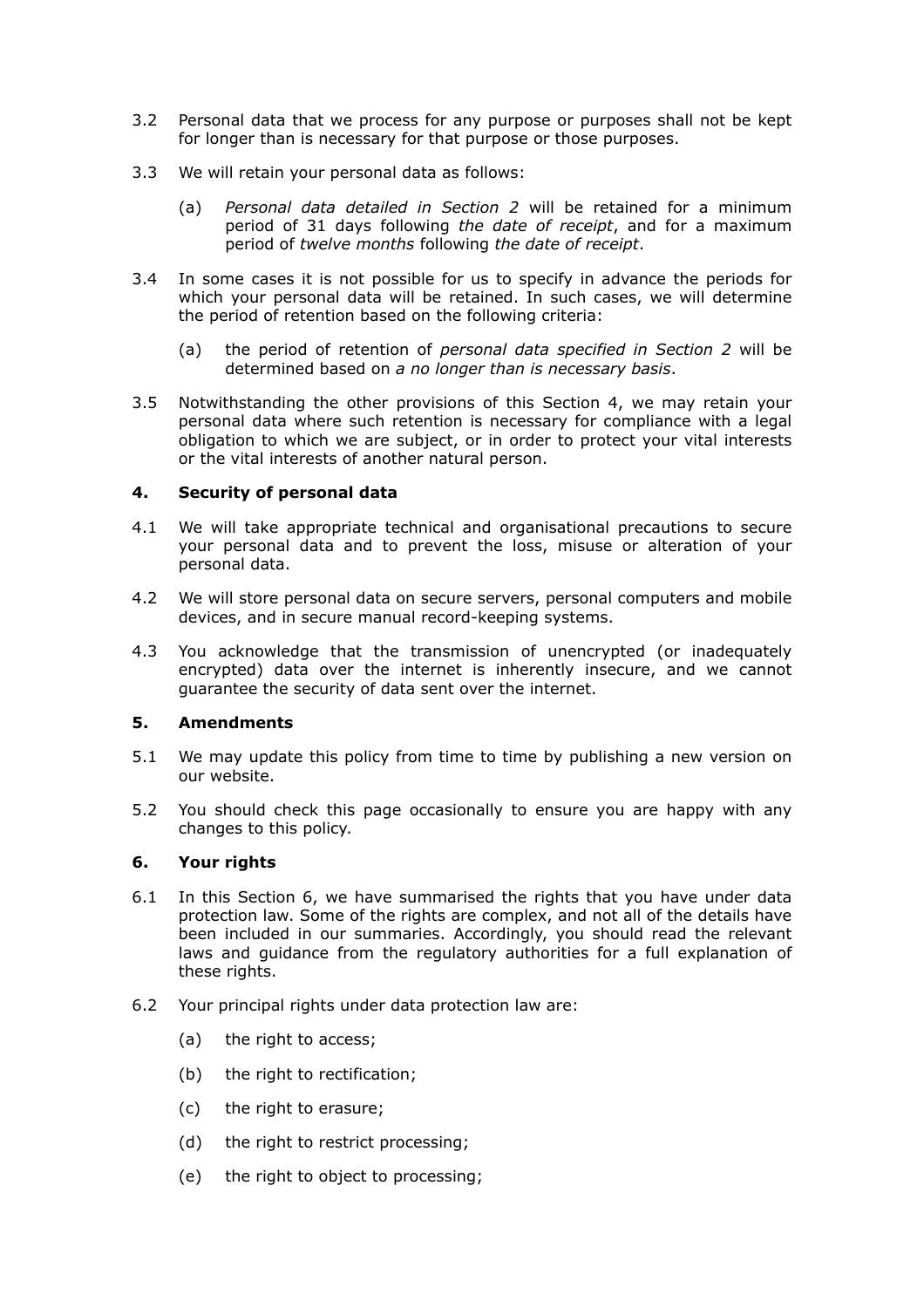- (f) the right to data portability;
- (g) the right to complain to a supervisory authority; and
- (h) the right to withdraw consent.
- 6.3 You have the right to confirmation as to whether or not we process your personal data and, where we do, access to the personal data, together with certain additional information. That additional information includes details of the purposes of the processing, the categories of personal data concerned and the recipients of the personal data. Providing the rights and freedoms of others are not affected, we will supply to you a copy of your personal data. The first copy will be provided free of charge, but additional copies may be subject to a reasonable fee.
- 6.4 You have the right to have any inaccurate personal data about you rectified and, taking into account the purposes of the processing, to have any incomplete personal data about you completed.
- 6.5 In some circumstances you have the right to the erasure of your personal data without undue delay. Those circumstances include: the personal data are no longer necessary in relation to the purposes for which they were collected or otherwise processed; you withdraw consent to consent-based processing; you object to the processing under certain rules of applicable data protection law; the processing is for direct marketing purposes; and the personal data have been unlawfully processed. However, there are exclusions of the right to erasure. The general exclusions include where processing is necessary: for exercising the right of freedom of expression and information; for compliance with a legal obligation; or for the establishment, exercise or defence of legal claims.
- 6.6 In some circumstances you have the right to restrict the processing of your personal data. Those circumstances are: you contest the accuracy of the personal data; processing is unlawful but you oppose erasure; we no longer need the personal data for the purposes of our processing, but you require personal data for the establishment, exercise or defence of legal claims; and you have objected to processing, pending the verification of that objection. Where processing has been restricted on this basis, we may continue to store your personal data. However, we will only otherwise process it: with your consent; for the establishment, exercise or defence of legal claims; for the protection of the rights of another natural or legal person; or for reasons of important public interest.
- 6.7 You have the right to object to our processing of your personal data on grounds relating to your particular situation, but only to the extent that the legal basis for the processing is that the processing is necessary for: the performance of a task carried out in the public interest or in the exercise of any official authority vested in us; or the purposes of the legitimate interests pursued by us or by a third party. If you make such an objection, we will cease to process the personal information unless we can demonstrate compelling legitimate grounds for the processing which override your interests, rights and freedoms, or the processing is for the establishment, exercise or defence of legal claims.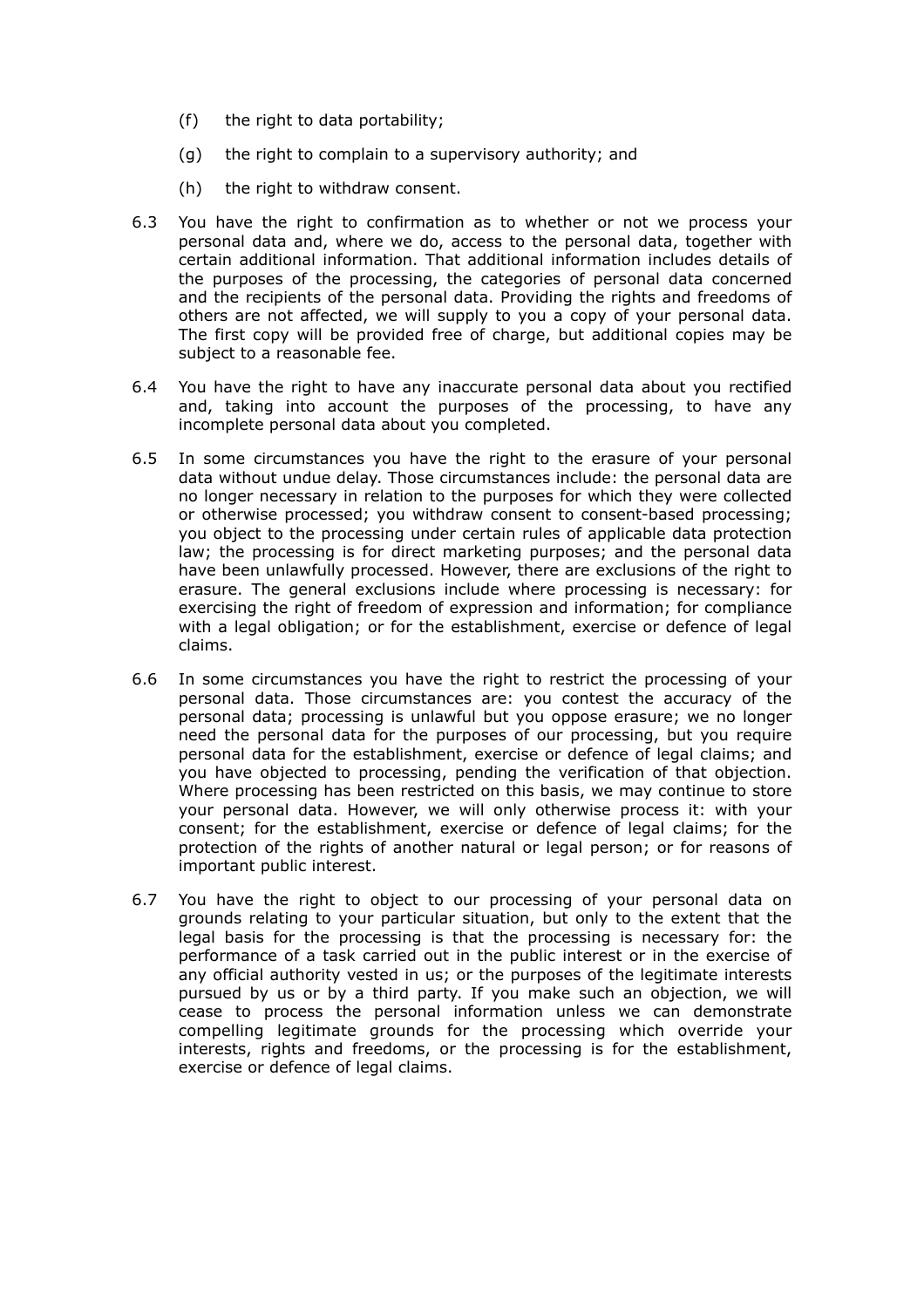- 6.8 To the extent that the legal basis for our processing of your personal data is:
	- (a) consent; or
	- (b) that the processing is necessary for the performance of a contract to which you are party or in order to take steps at your request prior to entering into a contract,

 and such processing is carried out by automated means, you have the right to receive your personal data from us in a structured, commonly used and machine-readable format. However, this right does not apply where it would adversely affect the rights and freedoms of others.

- 6.9 If you consider that our processing of your personal information infringes data protection laws, you have a legal right to lodge a complaint with a supervisory authority responsible for data protection. You may do so in the EU member state of your habitual residence, your place of work or the place of the alleged infringement.
- 6.10 To the extent that the legal basis for our processing of your personal information is consent, you have the right to withdraw that consent at any time. Withdrawal will not affect the lawfulness of processing before the withdrawal.
- 6.11 You may exercise any of your rights in relation to your personal data by written notice to us, in addition to the other methods specified in this Section 6.

#### **7. Third party websites**

- 7.1 Our website may include hyperlinks to, and details of, third party websites.
- 7.2 We have no control over, and are not responsible for, the privacy policies and practices of third parties.

# **8. Updating information**

8.1 Please let us know if the personal information that we hold about you needs to be corrected or updated.

#### **9. About cookies**

- 9.1 A cookie is a file containing an identifier (a string of letters and numbers) that is sent by a web server to a web browser and is stored by the browser. The identifier is then sent back to the server each time the browser requests a page from the server.
- 9.2 Cookies may be either "persistent" cookies or "session" cookies: a persistent cookie will be stored by a web browser and will remain valid until its set expiry date, unless deleted by the user before the expiry date; a session cookie, on the other hand, will expire at the end of the user session, when the web browser is closed.
- 9.3 Cookies do not typically contain any information that personally identifies a user, but personal information that we store about you may be linked to the information stored in and obtained from cookies.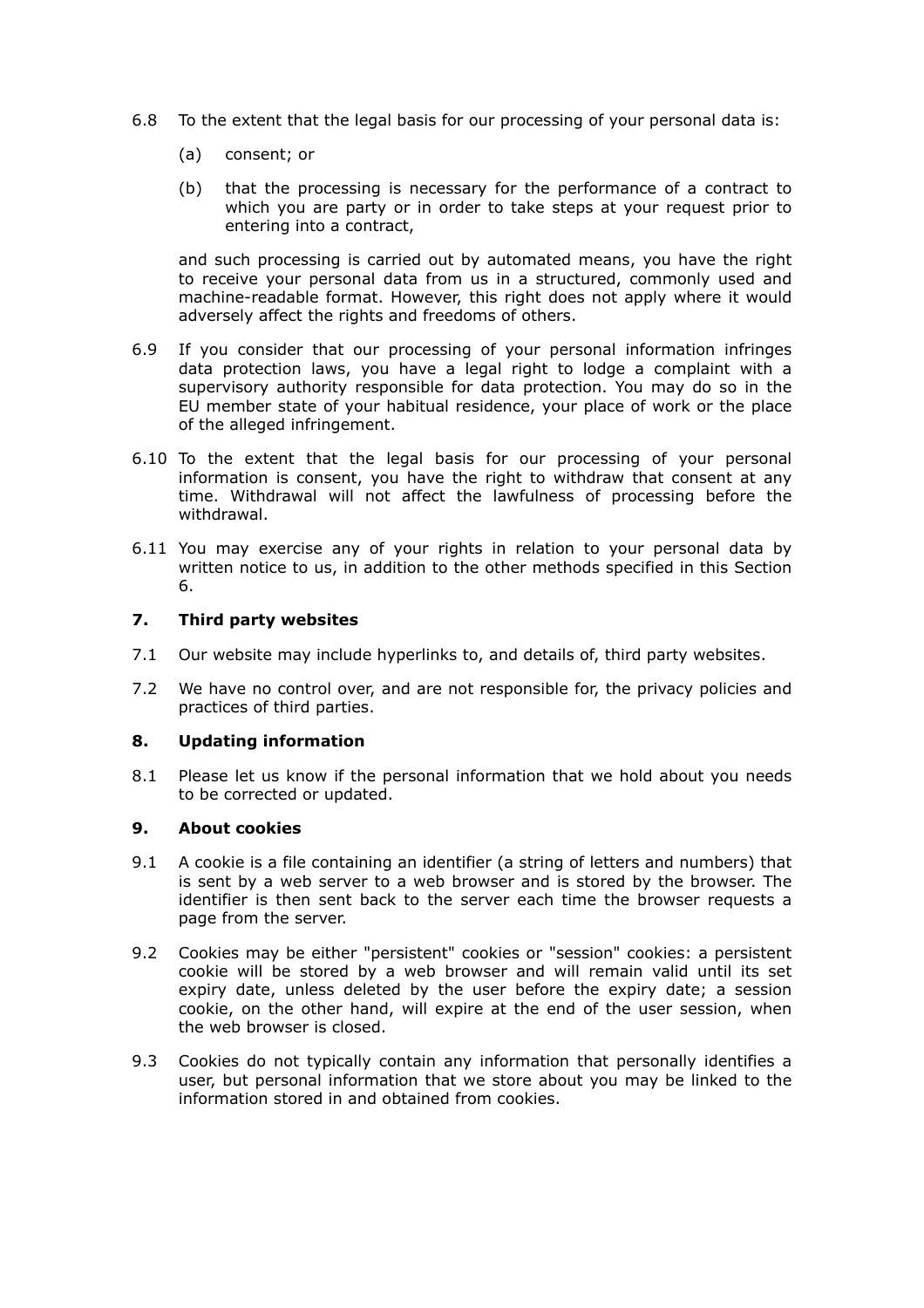#### **10. Cookies that we use**

- 10.1 We use cookies for the following purposes:
	- (a) authentication we use cookies to identify you when you visit our website and as you navigate our website
	- (b) security we use cookies as an element of the security measures used to protect user accounts, including preventing fraudulent use of login credentials, and to protect our website and services generally
	- (c) analysis we use cookies to help us to analyse the use and performance of our website and services

#### **11. Cookies used by our service providers**

- 11.1 Our service providers use cookies and those cookies may be stored on your computer when you visit our website.
- 11.2 We use Google Analytics to analyse the use of our website. Google Analytics gathers information about website use by means of cookies. The information gathered relating to our website is used to create reports about the use of our [website. Google's privacy policy is available at: https://www.google.com/](https://www.google.com/policies/privacy/) policies/privacy/.
- 11.3 We use *Create.net* to *host our website*. You can view the privacy policy of this service provider at<https://www.create.net/about/privacy-policy>

#### **12. Managing Cookies**

- 12.1 Most browsers allow you to refuse to accept cookies and to delete cookies. The methods for doing so vary from browser to browser, and from version to version. You can however obtain up-to-date information about blocking and deleting cookies via these links:
	- (a) <https://support.google.com/chrome/answer/95647?hl=en> (Chrome);
	- (b) [https://support.mozilla.org/en-US/kb/enable-and-disable-cookies](https://support.mozilla.org/en-US/kb/enable-and-disable-cookies-website-preferences)website-preferences (Firefox);
	- (c) <http://www.opera.com/help/tutorials/security/cookies/>(Opera);
	- (d) [https://support.microsoft.com/en-gb/help/17442/windows-internet](https://support.microsoft.com/en-gb/help/17442/windows-internet-explorer-delete-manage-cookies)explorer-delete-manage-cookies (Internet Explorer);
	- (e) <https://support.apple.com/kb/PH21411>(Safari); and
	- (f) [https://privacy.microsoft.com/en-us/windows-10-microsoft-edge-and](https://privacy.microsoft.com/en-us/windows-10-microsoft-edge-and-privacy)privacy (Edge).
- 12.2 Blocking all cookies will have a negative impact upon the usability of many websites.
- 12.3 If you block cookies, you will not be able to use all the features on our website.